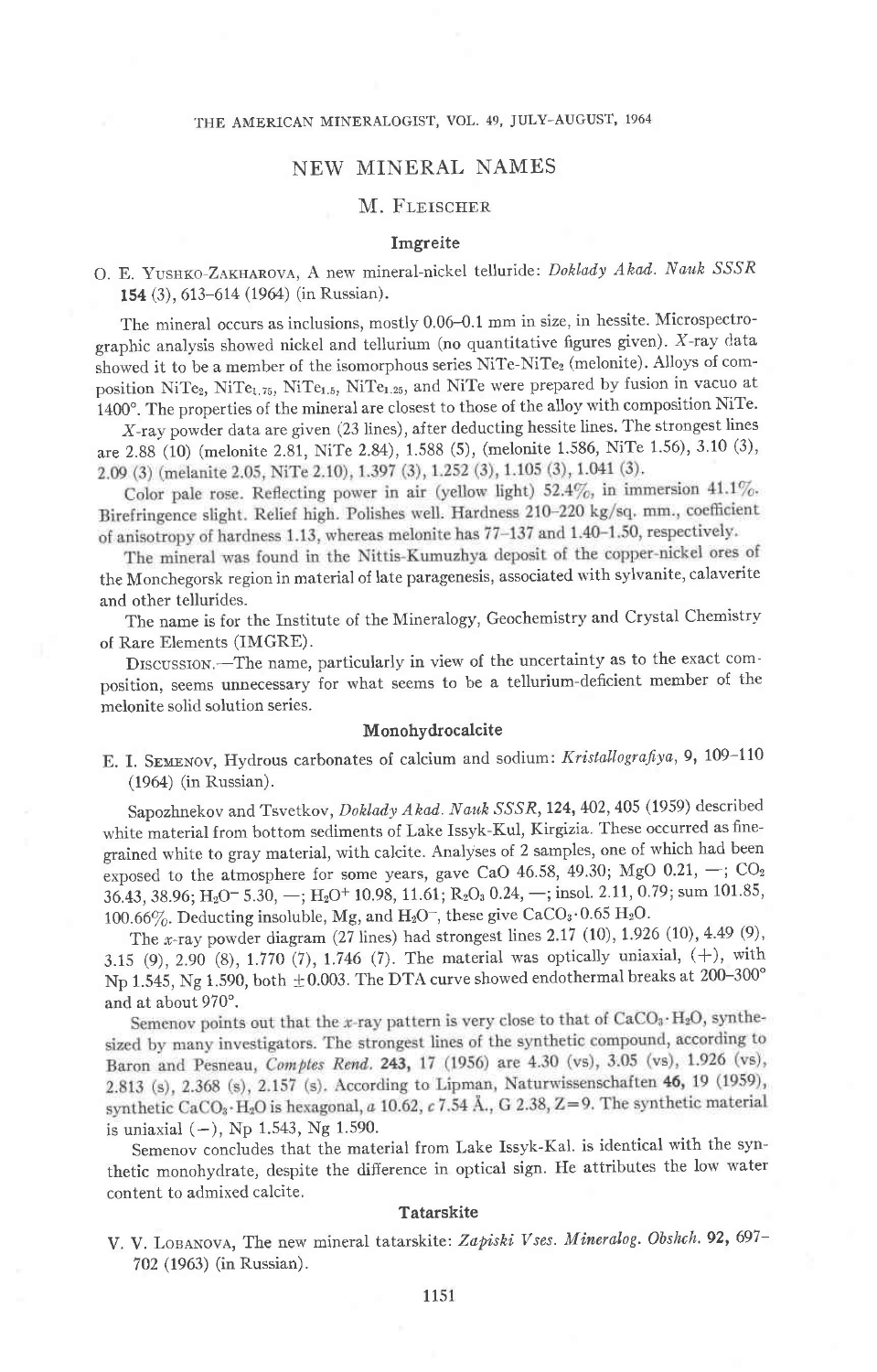One complete and one partial analysis was made by K. A. Baklanova on material picked under binoculars. These gave CaO 36.32, 36.3; MgO 6.78, 6.78; Na<sub>2</sub>O 1.22, 0.96; K<sub>2</sub>O 0.78, 0.55; SO<sub>3</sub> 15.45, 15.34; Cl 14.84, 14.85; CO<sub>2</sub> 9.60, -; H<sub>2</sub>O (so given) 16.65, 17.2;  $H_2O$  (so given) 0.35, -; TiO<sub>2</sub> tr., -; Al<sub>2</sub>O<sub>3</sub> 0.25, -; SiO<sub>2</sub> 0.23, -; P<sub>2</sub>O<sub>3</sub> tr., -; F 0.10, 0.10; sum 102.96, -; (O=Cl<sub>2</sub>) 3.35=99.22%. (The sums are given as 102.57 and 99.61; the molecular ratios correspond to the figures above M.F.). This corresponds approximately to  $Ca_{3,1}Mg_{0.8}(K,Na)_{0.1}(CO_{3})_1(SO_4)_1Cl_2(OH)_{2} \cdot 3.4H_2O$ or  $Ca<sub>3</sub>Mg(SO<sub>4</sub>)(CO<sub>3</sub>)Cl<sub>2</sub>(OH)<sub>2</sub>$ 3.5H<sub>2</sub>O. The mineral is soluble in water on boiling, in dilute HCl in the cold. Three DTA curves are given; they show a sharp exothermal peak at  $492-518^\circ$ , a slight to sharp endothermal curve at about 532°, and an exothermal peak at about 560°.

Unindexed x-ray powder data (45 lines) are given; the strongest lines are  $2.967$  (10), 2.625 (9), 5.34 (8), 2.004 (8), 2.917 (7), 1.585 (7), 2.522 (6), 2.310 (6).

Tatarskite is transparent, colorless to slightly yellowish, G. 2.341, H.  $2\frac{1}{2}$ . Luster vitreous pearly on cleavage. Two average cleavages on pinacoids. Optically biaxial (-),  $\alpha$  1.567,  $\beta$ 1.654,  $\gamma$  1.7222 (all  $\pm$  0.002), 2V 83° calc. Extinction parallel, elongation positive. Probably orthorhombic.

The mineral was found in coarsely crystalline masses in a drill core in anhydrite rock, of the caspian depression at depths of 850-900 m. Halite, bischofite, magnesite, hilgardite, and strontio-hilgardite are present. Tatarskite is evidently of secondary origin. It is in part present as pseudomorphs after an unknown prismatic mineral.

The name is for Professor V. B. Tatarskii of Leningrad Univ.

DISCUSSION.-The indices of refraction are surprisingly high for material of this composition with low G and H

### Glucine

N. A. GRIGORIEV, Glucine, a new beryllium mineral: Zapiski Vses. Mineralog. Obshch. 92, 691-696 (1963) (in Russian)

Analyses of material dissolved by 5-10% HCl from fractions of sp. gr. 2.275-2.436, less than 2.447, and 2.318-2.338 gave, resp.,  $P_2O_8$  36.99, 34.02, 35.80;  $SiO_2$  -, 0.95, -, CO<sub>2</sub> 1.88, 2.14, -; Al<sub>2</sub>O<sub>3</sub> 0.95, -, -; Fe<sub>2</sub>O<sub>3</sub> (limonite) -, 0.60, -; BeO 28.97, 29.46, -; CaO 14.11, 12.72,  $-$ ; MgO  $-$ , tr.,  $-$ ; H<sub>2</sub>O 13.70, 13.70,  $-$ ; F  $-$ , 0.12,  $-$ ; insol. 2.90, not detd., 1.92; sum 99.50%, -, - Spectrographic analysis by L. I. Kolenko showed Sr 0.1, Ba 0.1-0.3, Pb 0.1-0.3, Cu, Na, Y 0.01%. The first two analyses give formulas:  $Ca_{0.86}Be_{3.94}[(PO_4)_{1.79}(AlO_4)_{0.06}(CO_3)_{0.15}]_{2.00}(OH)_{3.63}\cdot0.80H_2O$  and  $Ca_{0.84}Be_{4.28}[(PO_4)_{1.76}]$  $(SiO<sub>4</sub>)<sub>0.06</sub>(CO<sub>3</sub>)<sub>0.18</sub>]<sub>2.00</sub>[(OH)<sub>4.34</sub>F<sub>0.02</sub>] $\cdot$ 0.62H<sub>2</sub>O, or ideally CaBe<sub>4</sub>(PO<sub>4</sub>)<sub>2</sub>(OH)<sub>4</sub>·0.5H<sub>2</sub>O.$ 

A dynamic heating curve showed loss of weight ( $\%$  of weight at 100°): 100-140° 2.70, 140-450° 1.25, 450-620° 5.27, 620-1040° 0.18%. The water lost up to 125° is quickly regained on cooling. The DTA curve shows endothermal effects at  $70^{\circ}$  and  $570^{\circ}$ , exothermal effects at 830° (weak) and at 1020°. The mineral is slowly dissolved by 5% HCl.

x-ray powder data by A. N. Aizikovich are given (31 lines). The strongest lines are 10.81, 11.0 (9-10), 2.41, 2.42 (9-10), 1.390, 1.395 (8-10), 1.948, 1.957 (8, 8), 1.529, 1.535  $(8, 6), 3.14, 3.17, (5, 8).$ 

The minerals occur in concretions in mica-fluorite ores, Urals, in friable hydromuscovite rocks, associated with hydromuscovite, quartz, Iimonite, moraesite, fluorite and rutile. The concretions consist of micron-sized needles of glucine. Hardness about 5. G 2.23-2.40. The optical sign and symmetry could not be determined; mean  $n$  of fine grains is 1.555-1.565, for larger needles,  $\alpha$  1.547,  $\gamma$  1.571; elongation positive, extinction parallel.

The name is for glucinum, name formerly used for beryllium.

#### Calcurmolite

A name given by A. S. Povarennykh in the translation of *Mineralogische Tabellen* by H. Strunz to a mineral first described in 1959 by L. S Rudnitskaya, Shornik Ydernoe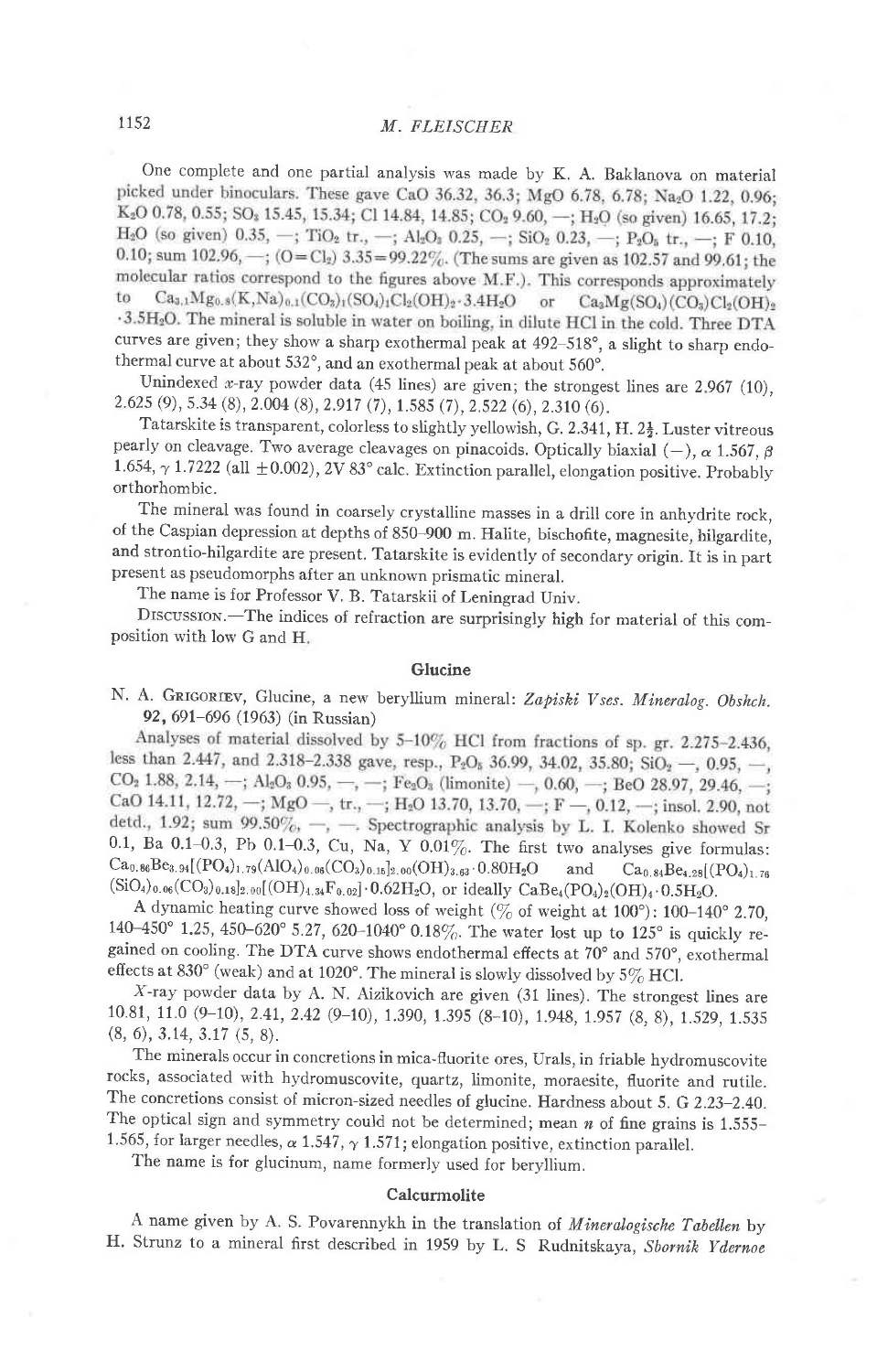Goryche Reaktornye Metally, who gave the composition as  $Ca(UO<sub>2</sub>)<sub>3</sub>(MO<sub>4</sub>)<sub>3</sub>(OH)<sub>3</sub>·8H<sub>3</sub>O$ (doesn't balance M.F.). The mineral has now been redescribed by O. V. Federov, Zapiski Vses. Mineralog. Obschch. 92, 464-465 (1963), who gives the following data: Analysis by T. L. Pokrovskaya gave UO<sub>3</sub> 47.73, MoO<sub>3</sub> 23.83, CaO 3.30, H<sub>2</sub>O 12.90, SiO<sub>2</sub> 6.18, Al<sub>2</sub>O<sub>3</sub> + Fe<sub>2</sub>O<sub>3</sub> 2.76, sum 96.70%. This corresponds to Ca(UO<sub>2</sub>)<sub>3</sub>(MoO<sub>4</sub>)<sub>3</sub>(OH)<sub>2</sub>·11H<sub>2</sub>O<sub>3</sub>

X-ray powder data (34 lines) agree well with those given by Rudnitskaya; the strongest lines of the three patterns are: 7.76, 7.60, 7.85 (10); 8.41, 8.28, 8.34 (7-5); 3.90, 3.90, 3.89  $(5, 6)$ ; 2.42, 2.42, 2.43  $(5, 2, 3)$ ; 2.06, 2.04, 1.99  $(6, 1, 4)$ .

Occurs as honey-yellow prismatic crystals or massive, platy aggregates. Optically biaxial  $(-)$ ,  $\alpha$  1.770,  $\beta$  1.816-1.827,  $\gamma$  1.856-1.863. Pleochroic, X colorless, Y pale yellow, Z yellow. Luminesces strongly in yellowish-green under UV light. It forms pseudomorphs after uraninite and is associated with uranophane, uranospinite, halloysite, betapakdalite, jarosite and ferrimolybdite in the zone of oxidation of a U-Mo ore deposit (locality not given).

The name is evidently for the composition.

#### Calcium catapleite

A. M. PORTNOV, Calcium catapleite, a new variety of catapleite: Doklady Akad. Nauk SSSR 154 (3), 607-609 (1964) (in Russian).

Analysis by G. P. Sinyugina gave  $SiO_2$  44.49, ZrO<sub>2</sub> 31.00, TiO<sub>2</sub> 0.06, Al<sub>2</sub>O<sub>3</sub> 0.60, Fe<sub>2</sub>O<sub>3</sub> 0.36, CaO 13.82, RE<sub>2</sub>O<sub>3</sub> 0.28, Na<sub>2</sub>O 0.32, K<sub>2</sub>O 0.10, H<sub>2</sub>O<sup>+</sup> 9.15, H<sub>2</sub>O<sup>-</sup> 0.18, sum 100.36%, which corresponds to  $(Ca_0, s_8Na_0, a_1)Zr_{1.00}(Si_{2.94}Al_{0.04})O_9 \cdot 2.01$  H<sub>2</sub>O, or  $CaZrSi_3O_9 \cdot 2H_2O$ ,  $i.e.$  catapleite with 2Na replaced by Ca. The rare earths were found by K. V. Bursuk to contain La<sub>22.0</sub>, Ce<sub>39.5</sub>, Nd<sub>12.00</sub>Yb<sub>6.7</sub>Gd<sub>1.5</sub>Tm<sub>0.8</sub>Y<sub>17.5</sub>%.

DTA study showed a small endothermal efiect at 450-600' and a rather large exothermal effect at 1000°. X-ray study showed that heating at 1000° causes the formation of tetragonal  $ZrO_2$ . The pH of asuspension of the mineral was 7.7.

X-ray data are given (50 lines); they are very close to those for catapleite. The strongest lines are 2.96 (10), 3.96 (8), 3.06 (8), 1.975 (8), 1.835 (8), 6.45 (7), 1.740 (7), 5.40 (6),  $2.68(6).$ 

Color pale yellow to cream, luster vitreous to dull. Opaque, translucent on edges. Cleavage average, H.  $4\frac{1}{2}$ -5. G. 2.77. Optically uniaxial (+),  $\alpha$  1.603,  $\gamma$  1.639, X = c.

The mineral occurs in syenite pegmatites of the alkalic massif of Burpala, northern Baikal, in cavities between crystals of microcline. Associated minerals are pyrophanite, pyrochlore, titanolavenite, loparite, kupletskite, rare-earth apatite and hiortdahlite. Calcium catapleite was partly replaced by calcium seidozerite.

#### Barsanovite

M. D. DORFMAN, V. V. ILOKHIN AND T. A. BURORA, Barsanovite, a new mineral: Doklady Akad. Nauk SSSR, 153, 1164-1167 (1953) (in Russian).

Analysis by T.A.B. gave SiO<sub>2</sub> 45.72, TiO<sub>2</sub> 0.23, ZrO<sub>2</sub> 12.66, Nb<sub>2</sub>O<sub>5</sub> 2.74, Ta<sub>2</sub>O<sub>5</sub>, AlgO<sub>8</sub> 0.18, Fe<sub>2</sub>O<sub>8</sub> 0.77, FeO 5.22, MgO -, MnO 3.66, CaO 10.86, SrO 2.45, Na<sub>2</sub>O<sub>8</sub> 10.71, K<sub>3</sub>O 0.52, ThO<sub>2</sub> 0.17, RE<sub>2</sub>O<sub>3</sub> 3.17, C1 1.00, H<sub>2</sub>O<sup>+</sup> 0.46, H<sub>2</sub><sup>-</sup> 0.02, sum 100.59  $-(0=C_{8})0.22=100.37\%$ . This corresponds to  $(Na_{6.45}Ca_{3.95}Sr_{0.35}RE_{0.25})_{9.2}(Fe_{1.15}Mn_{0.82})_{2.0}$  $(Z_{I_1,\theta_2}Nb_{0.30}Ti_{0.00})_{2.0}Si_{12}(O_{36.33}Cl_{0.67})_{37}$ . The rare earths have the composition La 13.2, Ce 32.3, Pr 3.2, Nd 12.0, Sm 2.3, Tb 0.6, Dy 4.1, Ho 1.2, Er 2.5, Yb 2.3, Y 23.0%. The mineral dissolves easily in acid and gelatinizes on heating. DTA showed no effects up to 980'.

X-ray study showed the mineral to be monoclinic, space group  $C\ 2/m$ ,  $C\ 2$  or  $Cm$ ; the presence of a piezo effect makes the last two more probable. Rotation photographs gave for yellow-green barsanovite a 21.6, b 14.4, c 13.0 Å.,  $\beta$  118°, or in another setting a 19.2,